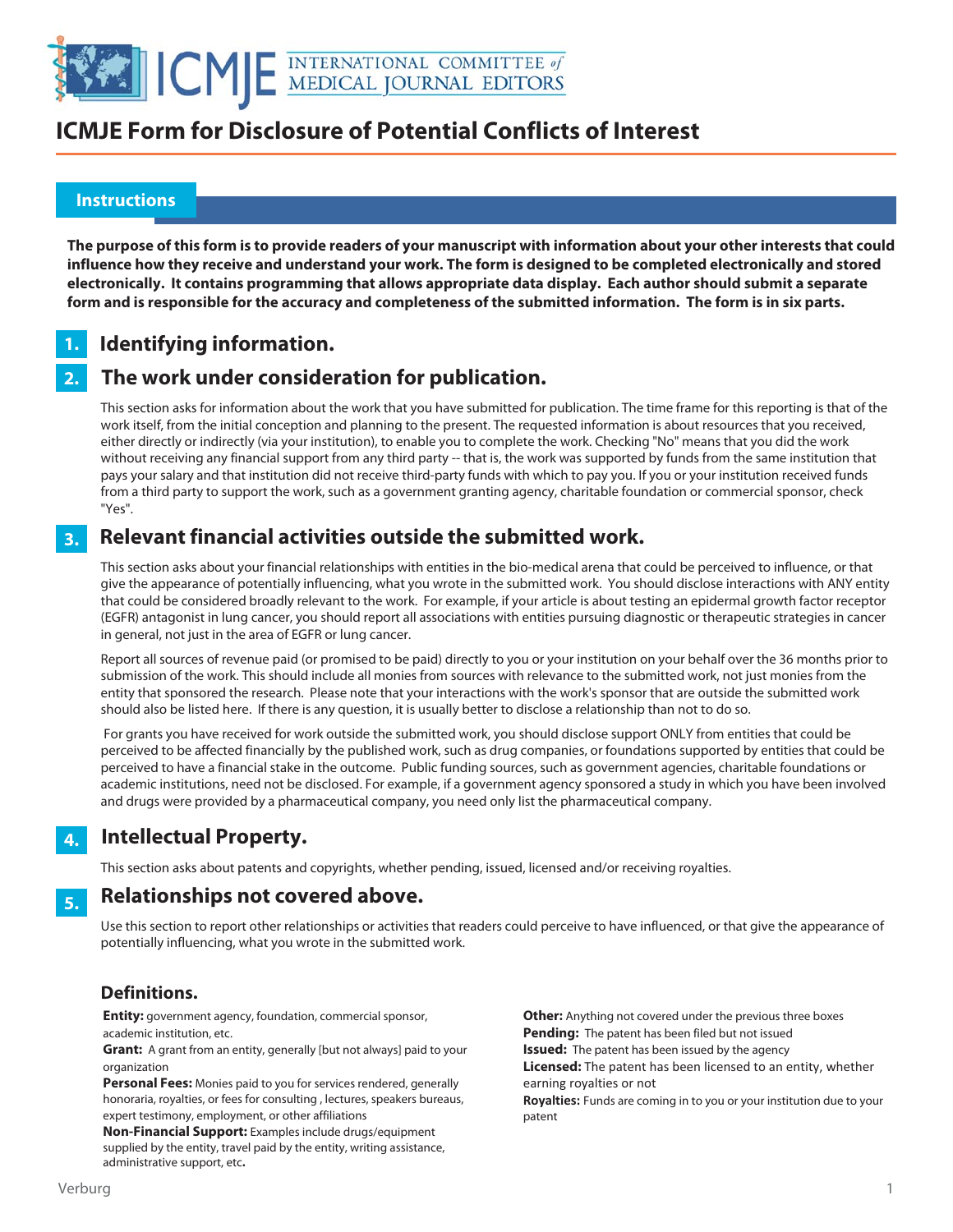

| <b>Section 1.</b>                    | <b>Identifying Information</b>       |                                   |                         |  |
|--------------------------------------|--------------------------------------|-----------------------------------|-------------------------|--|
| 1. Given Name (First Name)<br>Hennie |                                      | 2. Surname (Last Name)<br>Verburg | 3. Date<br>09-June-2015 |  |
|                                      | 4. Are you the corresponding author? | Yes<br><b>No</b>                  |                         |  |

5. Manuscript Title

Five Years Follow-up of Mini Mid-Vastus and Conventional Total Knee Arthroplasty with Clinical and Radiographic Control A Prospective Randomized Clinical Trial

6. Manuscript Identifying Number (if you know it)

## **The Work Under Consideration for Publication**

Did you or your institution **at any time** receive payment or services from a third party (government, commercial, private foundation, etc.) for any aspect of the submitted work (including but not limited to grants, data monitoring board, study design, manuscript preparation, statistical analysis, etc.)?

Are there any relevant conflicts of interest?  $\Box$  Yes  $\Box$  No

|  | $\sim$ |  |
|--|--------|--|
|  |        |  |

# **Relevant financial activities outside the submitted work. Section 3. Relevant financial activities outset**

Place a check in the appropriate boxes in the table to indicate whether you have financial relationships (regardless of amount of compensation) with entities as described in the instructions. Use one line for each entity; add as many lines as you need by clicking the "Add +" box. You should report relationships that were **present during the 36 months prior to publication**.

Are there any relevant conflicts of interest?  $\sqrt{\ }$  Yes  $\Box$  No

If yes, please fill out the appropriate information below.

| Name of Entity | Grant <sup>:</sup> | <b>Fees</b> | <b>Personal Non-Financial</b><br>Support • | $ _{\mathsf{Other}}$ ? | <b>Comments</b>                                                                                                  |  |
|----------------|--------------------|-------------|--------------------------------------------|------------------------|------------------------------------------------------------------------------------------------------------------|--|
| <b>Biomet</b>  |                    |             |                                            |                        | The research foundation of the<br>orthopaedic department of the RdGG<br>hospital receives a grant from Biomet    |  |
| Zimmer         |                    |             |                                            |                        | The research foundation of the<br>orthopaedic department of the RdGG<br>hospital receives a grant from<br>Zimmer |  |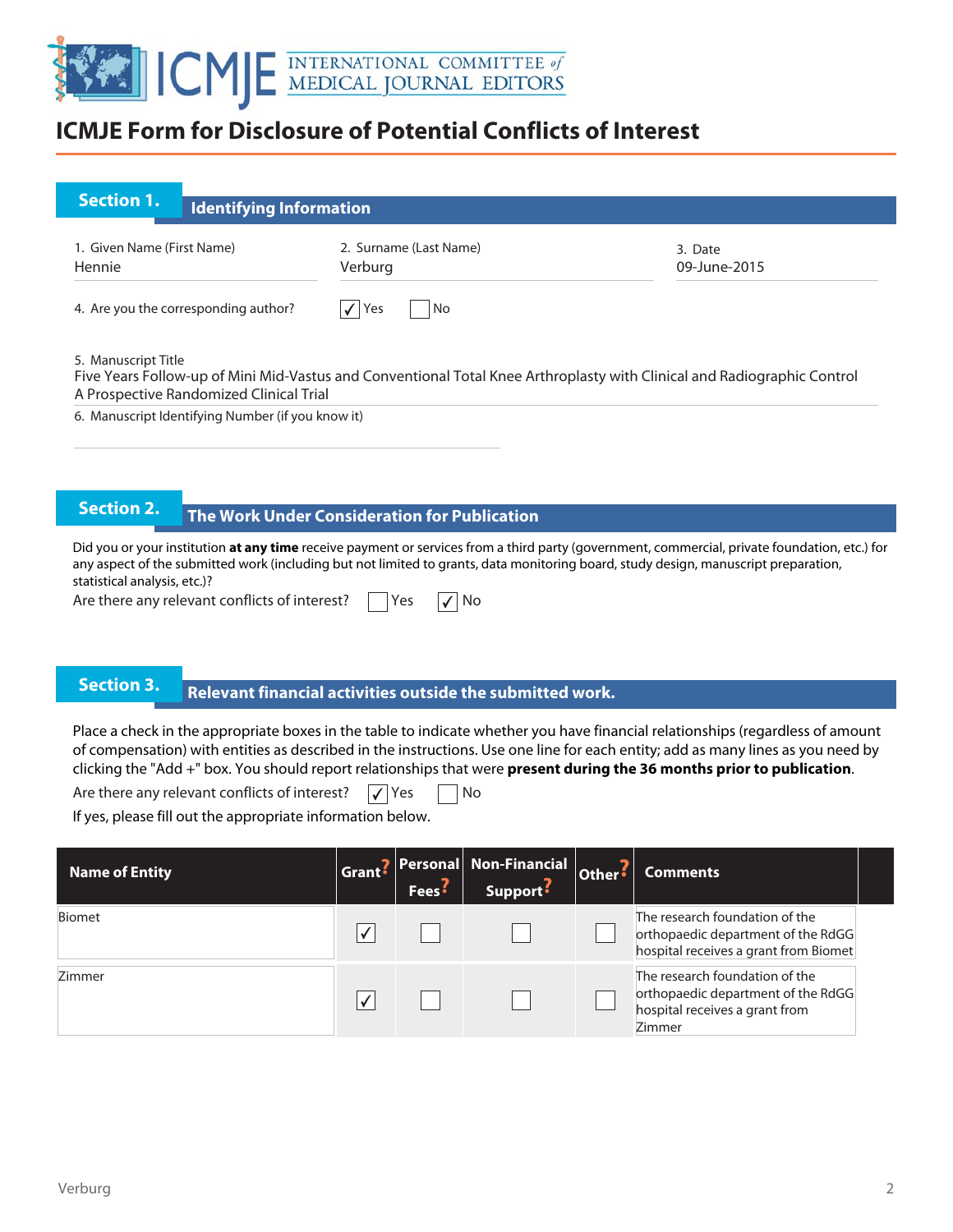

## **Intellectual Property -- Patents & Copyrights**

Do you have any patents, whether planned, pending or issued, broadly relevant to the work?  $\vert \ \vert$  Yes  $\vert \ \vert$  No

### **Section 5.** Relationships not covered above

Are there other relationships or activities that readers could perceive to have influenced, or that give the appearance of potentially influencing, what you wrote in the submitted work?

Yes, the following relationships/conditions/circumstances are present (explain below):

 $\sqrt{\sqrt{}}$  No other relationships/conditions/circumstances that present a potential conflict of interest

At the time of manuscript acceptance, journals will ask authors to confirm and, if necessary, update their disclosure statements. On occasion, journals may ask authors to disclose further information about reported relationships.

### **Section 6. Disclosure Statement**

Based on the above disclosures, this form will automatically generate a disclosure statement, which will appear in the box below.

*The research foundation of the orthopaedic department of the RdGG hospital receives grants from a commercial party*

### **Evaluation and Feedback**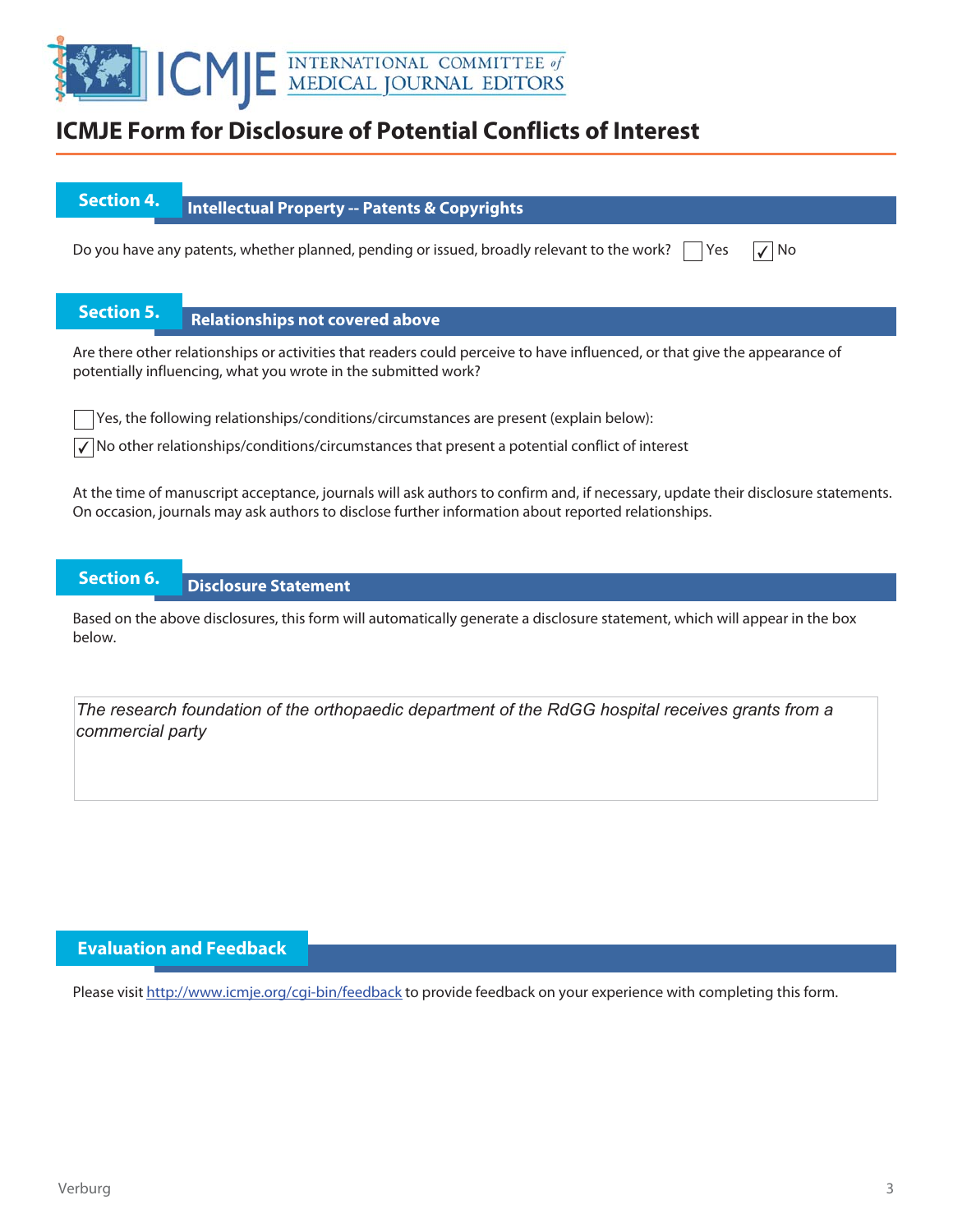

#### **Instructions**

 

> **The purpose of this form is to provide readers of your manuscript with information about your other interests that could influence how they receive and understand your work. The form is designed to be completed electronically and stored electronically. It contains programming that allows appropriate data display. Each author should submit a separate form and is responsible for the accuracy and completeness of the submitted information. The form is in six parts.**

#### **Identifying information. 1.**

#### **The work under consideration for publication. 2.**

This section asks for information about the work that you have submitted for publication. The time frame for this reporting is that of the work itself, from the initial conception and planning to the present. The requested information is about resources that you received, either directly or indirectly (via your institution), to enable you to complete the work. Checking "No" means that you did the work without receiving any financial support from any third party -- that is, the work was supported by funds from the same institution that pays your salary and that institution did not receive third-party funds with which to pay you. If you or your institution received funds from a third party to support the work, such as a government granting agency, charitable foundation or commercial sponsor, check "Yes".

#### **Relevant financial activities outside the submitted work. 3.**

This section asks about your financial relationships with entities in the bio-medical arena that could be perceived to influence, or that give the appearance of potentially influencing, what you wrote in the submitted work. You should disclose interactions with ANY entity that could be considered broadly relevant to the work. For example, if your article is about testing an epidermal growth factor receptor (EGFR) antagonist in lung cancer, you should report all associations with entities pursuing diagnostic or therapeutic strategies in cancer in general, not just in the area of EGFR or lung cancer.

Report all sources of revenue paid (or promised to be paid) directly to you or your institution on your behalf over the 36 months prior to submission of the work. This should include all monies from sources with relevance to the submitted work, not just monies from the entity that sponsored the research. Please note that your interactions with the work's sponsor that are outside the submitted work should also be listed here. If there is any question, it is usually better to disclose a relationship than not to do so.

 For grants you have received for work outside the submitted work, you should disclose support ONLY from entities that could be perceived to be affected financially by the published work, such as drug companies, or foundations supported by entities that could be perceived to have a financial stake in the outcome. Public funding sources, such as government agencies, charitable foundations or academic institutions, need not be disclosed. For example, if a government agency sponsored a study in which you have been involved and drugs were provided by a pharmaceutical company, you need only list the pharmaceutical company.

#### **Intellectual Property. 4.**

This section asks about patents and copyrights, whether pending, issued, licensed and/or receiving royalties.

#### **Relationships not covered above. 5.**

Use this section to report other relationships or activities that readers could perceive to have influenced, or that give the appearance of potentially influencing, what you wrote in the submitted work.

### **Definitions.**

**Entity:** government agency, foundation, commercial sponsor, academic institution, etc.

**Grant:** A grant from an entity, generally [but not always] paid to your organization

**Personal Fees:** Monies paid to you for services rendered, generally honoraria, royalties, or fees for consulting , lectures, speakers bureaus, expert testimony, employment, or other affiliations

**Non-Financial Support:** Examples include drugs/equipment supplied by the entity, travel paid by the entity, writing assistance, administrative support, etc**.**

**Other:** Anything not covered under the previous three boxes **Pending:** The patent has been filed but not issued **Issued:** The patent has been issued by the agency **Licensed:** The patent has been licensed to an entity, whether earning royalties or not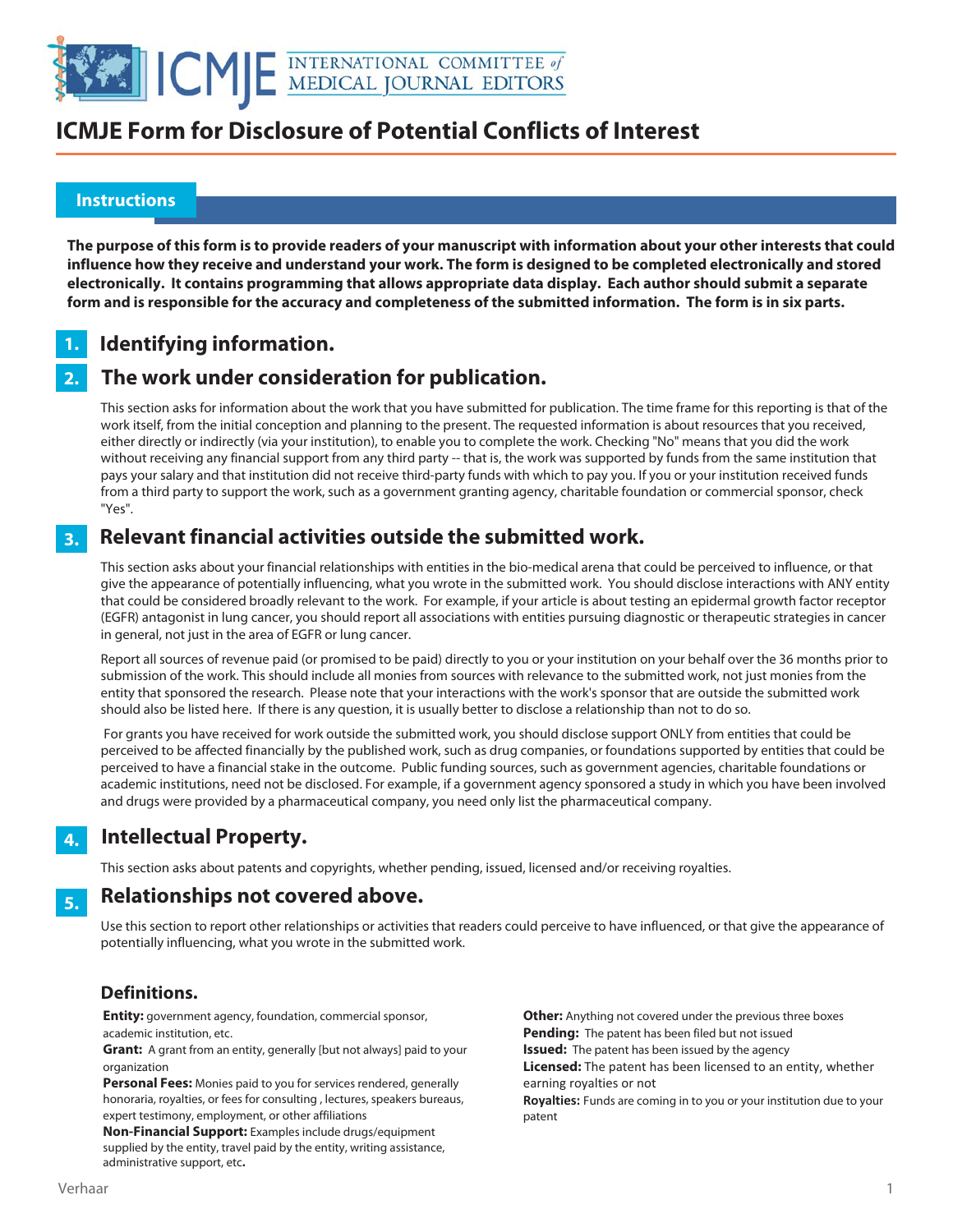

| <b>Section 1.</b>                 | <b>Identifying Information</b>                    |         |                        |                                               |                                                                                                                         |
|-----------------------------------|---------------------------------------------------|---------|------------------------|-----------------------------------------------|-------------------------------------------------------------------------------------------------------------------------|
| 1. Given Name (First Name)<br>Jan |                                                   | Verhaar | 2. Surname (Last Name) |                                               | 3. Date<br>10-May-2015                                                                                                  |
|                                   | 4. Are you the corresponding author?              | Yes     | $\sqrt{ N_{0}}$        | Corresponding Author's Name<br>Hennie Verburg |                                                                                                                         |
| 5. Manuscript Title               | A Prospective Randomized Clinical Trial           |         |                        |                                               | Five Years Follow-up of Mini Mid-Vastus and Conventional Total Knee Arthroplasty with Clinical and Radiographic Control |
|                                   | 6. Manuscript Identifying Number (if you know it) |         |                        |                                               |                                                                                                                         |

## **The Work Under Consideration for Publication**

Did you or your institution **at any time** receive payment or services from a third party (government, commercial, private foundation, etc.) for any aspect of the submitted work (including but not limited to grants, data monitoring board, study design, manuscript preparation, statistical analysis, etc.)?

Are there any relevant conflicts of interest?  $\Box$  Yes  $\Box$  N

|  | ۰.<br>× |  |
|--|---------|--|
|  |         |  |

# **Relevant financial activities outside the submitted work. Section 3. Relevant financial activities outset**

Place a check in the appropriate boxes in the table to indicate whether you have financial relationships (regardless of amount of compensation) with entities as described in the instructions. Use one line for each entity; add as many lines as you need by clicking the "Add +" box. You should report relationships that were **present during the 36 months prior to publication**.

Are there any relevant conflicts of interest?  $\Box$  Yes  $\Box$  No

## **Intellectual Property -- Patents & Copyrights**

Do you have any patents, whether planned, pending or issued, broadly relevant to the work?  $\vert \ \vert$  Yes  $\vert \sqrt{\vert N}$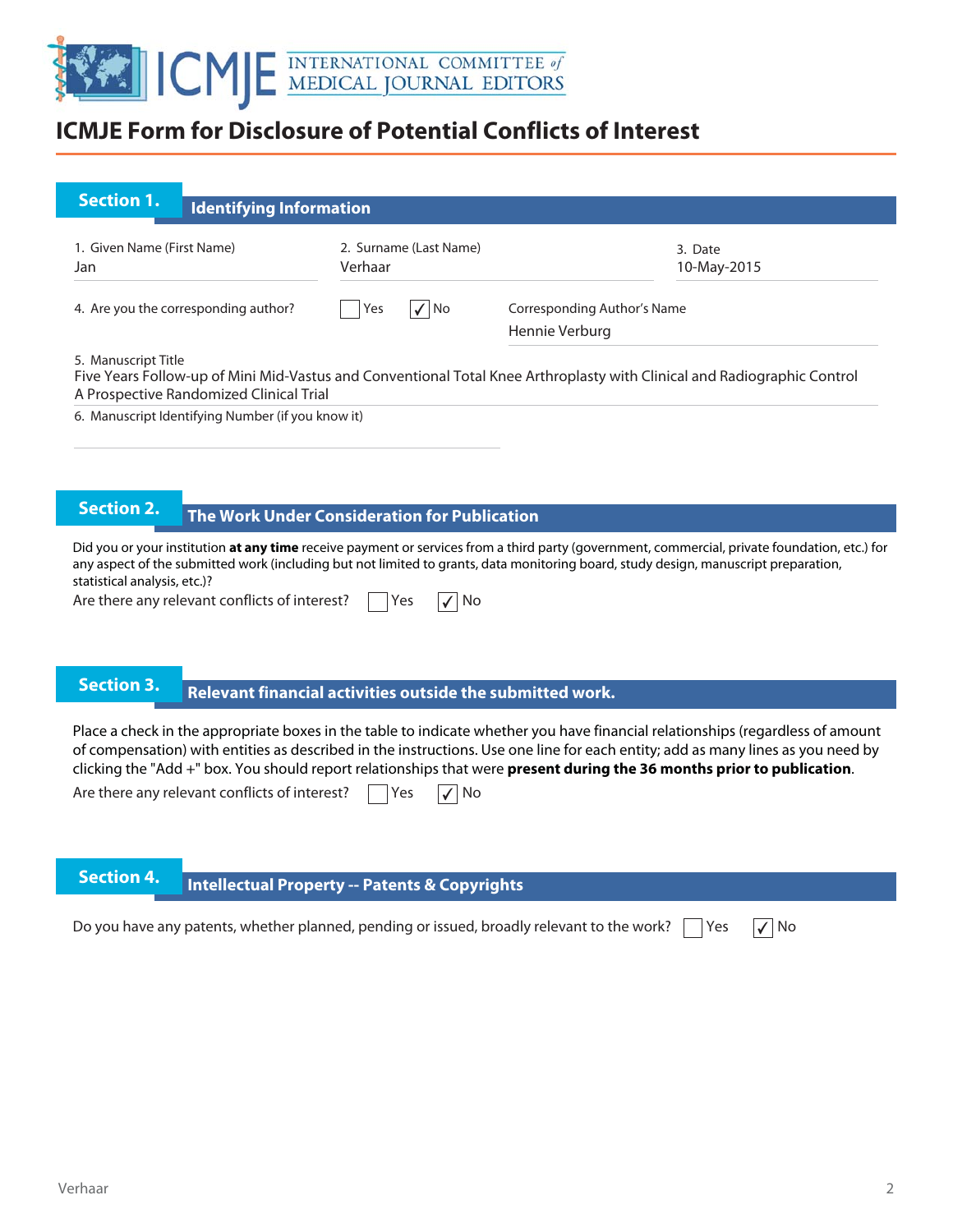

### **Section 5.** Relationships not covered above

Are there other relationships or activities that readers could perceive to have influenced, or that give the appearance of potentially influencing, what you wrote in the submitted work?

Yes, the following relationships/conditions/circumstances are present (explain below):

 $\sqrt{\ }$  No other relationships/conditions/circumstances that present a potential conflict of interest

At the time of manuscript acceptance, journals will ask authors to confirm and, if necessary, update their disclosure statements. On occasion, journals may ask authors to disclose further information about reported relationships.

### **Section 6. Disclosure Statement**

Based on the above disclosures, this form will automatically generate a disclosure statement, which will appear in the box below.

### **Evaluation and Feedback**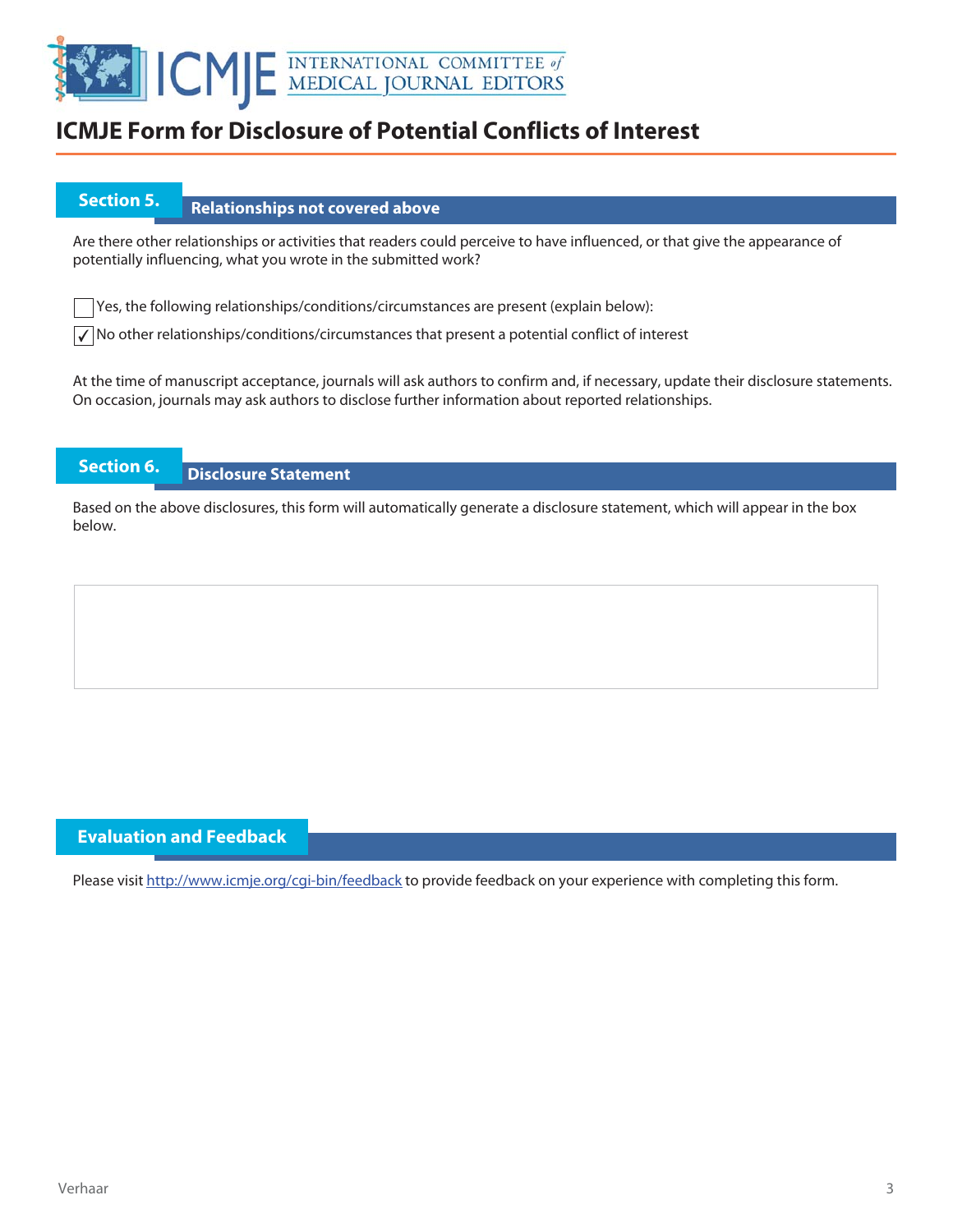

#### **Instructions**

 

> **The purpose of this form is to provide readers of your manuscript with information about your other interests that could influence how they receive and understand your work. The form is designed to be completed electronically and stored electronically. It contains programming that allows appropriate data display. Each author should submit a separate form and is responsible for the accuracy and completeness of the submitted information. The form is in six parts.**

#### **Identifying information. 1.**

#### **The work under consideration for publication. 2.**

This section asks for information about the work that you have submitted for publication. The time frame for this reporting is that of the work itself, from the initial conception and planning to the present. The requested information is about resources that you received, either directly or indirectly (via your institution), to enable you to complete the work. Checking "No" means that you did the work without receiving any financial support from any third party -- that is, the work was supported by funds from the same institution that pays your salary and that institution did not receive third-party funds with which to pay you. If you or your institution received funds from a third party to support the work, such as a government granting agency, charitable foundation or commercial sponsor, check "Yes".

#### **Relevant financial activities outside the submitted work. 3.**

This section asks about your financial relationships with entities in the bio-medical arena that could be perceived to influence, or that give the appearance of potentially influencing, what you wrote in the submitted work. You should disclose interactions with ANY entity that could be considered broadly relevant to the work. For example, if your article is about testing an epidermal growth factor receptor (EGFR) antagonist in lung cancer, you should report all associations with entities pursuing diagnostic or therapeutic strategies in cancer in general, not just in the area of EGFR or lung cancer.

Report all sources of revenue paid (or promised to be paid) directly to you or your institution on your behalf over the 36 months prior to submission of the work. This should include all monies from sources with relevance to the submitted work, not just monies from the entity that sponsored the research. Please note that your interactions with the work's sponsor that are outside the submitted work should also be listed here. If there is any question, it is usually better to disclose a relationship than not to do so.

 For grants you have received for work outside the submitted work, you should disclose support ONLY from entities that could be perceived to be affected financially by the published work, such as drug companies, or foundations supported by entities that could be perceived to have a financial stake in the outcome. Public funding sources, such as government agencies, charitable foundations or academic institutions, need not be disclosed. For example, if a government agency sponsored a study in which you have been involved and drugs were provided by a pharmaceutical company, you need only list the pharmaceutical company.

#### **Intellectual Property. 4.**

This section asks about patents and copyrights, whether pending, issued, licensed and/or receiving royalties.

#### **Relationships not covered above. 5.**

Use this section to report other relationships or activities that readers could perceive to have influenced, or that give the appearance of potentially influencing, what you wrote in the submitted work.

### **Definitions.**

**Entity:** government agency, foundation, commercial sponsor, academic institution, etc.

**Grant:** A grant from an entity, generally [but not always] paid to your organization

**Personal Fees:** Monies paid to you for services rendered, generally honoraria, royalties, or fees for consulting , lectures, speakers bureaus, expert testimony, employment, or other affiliations

**Non-Financial Support:** Examples include drugs/equipment supplied by the entity, travel paid by the entity, writing assistance, administrative support, etc**.**

**Other:** Anything not covered under the previous three boxes **Pending:** The patent has been filed but not issued **Issued:** The patent has been issued by the agency **Licensed:** The patent has been licensed to an entity, whether earning royalties or not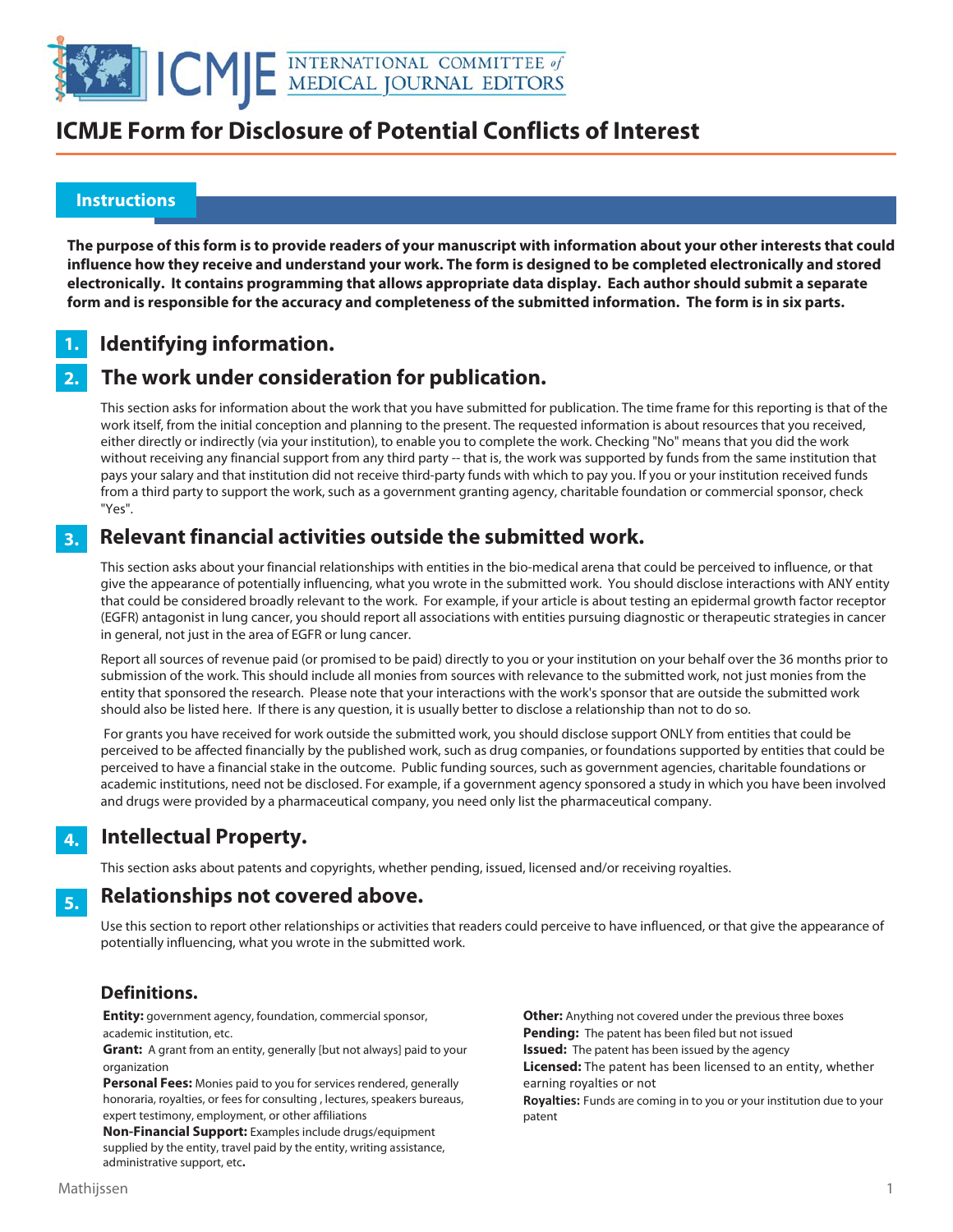

| <b>Section 1.</b>                  | <b>Identifying Information</b>       |                                      |                                                                                                                         |
|------------------------------------|--------------------------------------|--------------------------------------|-------------------------------------------------------------------------------------------------------------------------|
| 1. Given Name (First Name)<br>Nina |                                      | 2. Surname (Last Name)<br>Mathijssen | 3. Date<br>09-June-2015                                                                                                 |
|                                    | 4. Are you the corresponding author? | Yes<br>$\sqrt{ N_{0} }$              | Corresponding Author's Name<br>Hennie Verburg                                                                           |
| 5. Manuscript Title                |                                      |                                      | Five Years Follow-up of Mini Mid-Vastus and Conventional Total Knee Arthroplasty with Clinical and Radiographic Control |

A Prospective Randomized Clinical Trial

6. Manuscript Identifying Number (if you know it)

# **The Work Under Consideration for Publication**

Did you or your institution **at any time** receive payment or services from a third party (government, commercial, private foundation, etc.) for any aspect of the submitted work (including but not limited to grants, data monitoring board, study design, manuscript preparation, statistical analysis, etc.)?

Are there any relevant conflicts of interest?  $\Box$  Yes  $\Box$  No

| $\sim$ |  |
|--------|--|
|        |  |

# **Relevant financial activities outside the submitted work. Section 3. Relevant financial activities outset**

Place a check in the appropriate boxes in the table to indicate whether you have financial relationships (regardless of amount of compensation) with entities as described in the instructions. Use one line for each entity; add as many lines as you need by clicking the "Add +" box. You should report relationships that were **present during the 36 months prior to publication**.

Are there any relevant conflicts of interest?  $\sqrt{\ }$  Yes  $\Box$  No

If yes, please fill out the appropriate information below.

| <b>Name of Entity</b> | Grant? | <b>Fees</b> | <b>Personal Non-Financial</b><br>Support: | $ $ Other $\epsilon$ | <b>Comments</b>                                                                                                  |  |
|-----------------------|--------|-------------|-------------------------------------------|----------------------|------------------------------------------------------------------------------------------------------------------|--|
| <b>Biomet</b>         |        |             |                                           |                      | The research foundation of the<br>orthopaedic department of the RdGG<br>hospital receives a grant from Biomet    |  |
| Zimmer                |        |             |                                           |                      | The research foundation of the<br>orthopaedic department of the RdGG<br>hospital receives a grant from<br>Zimmer |  |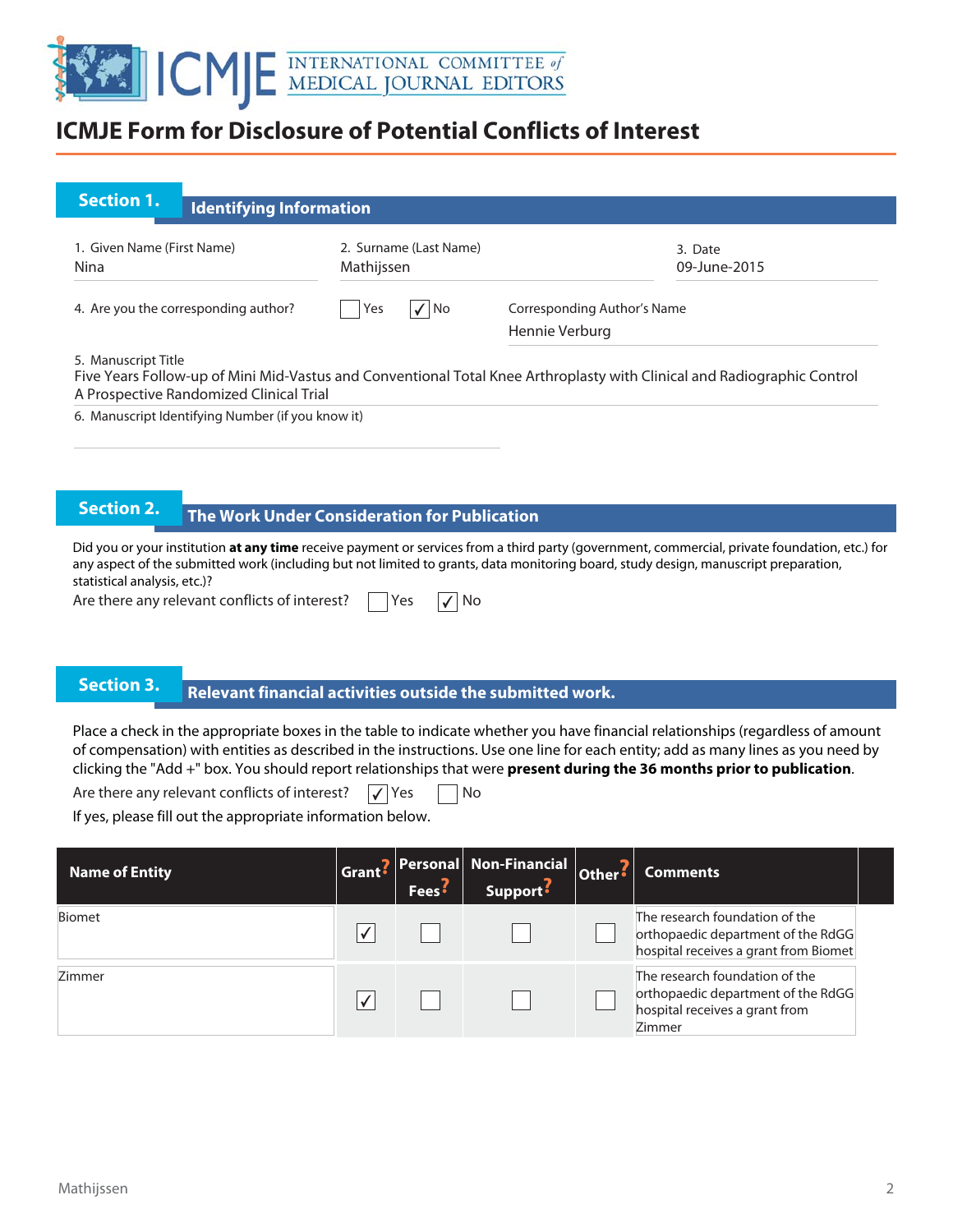

## **Intellectual Property -- Patents & Copyrights**

Do you have any patents, whether planned, pending or issued, broadly relevant to the work?  $\vert \ \vert$  Yes  $\vert \ \vert$  No

### **Section 5.** Relationships not covered above

Are there other relationships or activities that readers could perceive to have influenced, or that give the appearance of potentially influencing, what you wrote in the submitted work?

Yes, the following relationships/conditions/circumstances are present (explain below):

 $\sqrt{\frac{1}{\sqrt{\pi}}}$  No other relationships/conditions/circumstances that present a potential conflict of interest

At the time of manuscript acceptance, journals will ask authors to confirm and, if necessary, update their disclosure statements. On occasion, journals may ask authors to disclose further information about reported relationships.

### **Section 6. Disclosure Statement**

Based on the above disclosures, this form will automatically generate a disclosure statement, which will appear in the box below.

*The research foundation of the orthopaedic department of the RdGG hospital receives grants from a commercial party*

### **Evaluation and Feedback**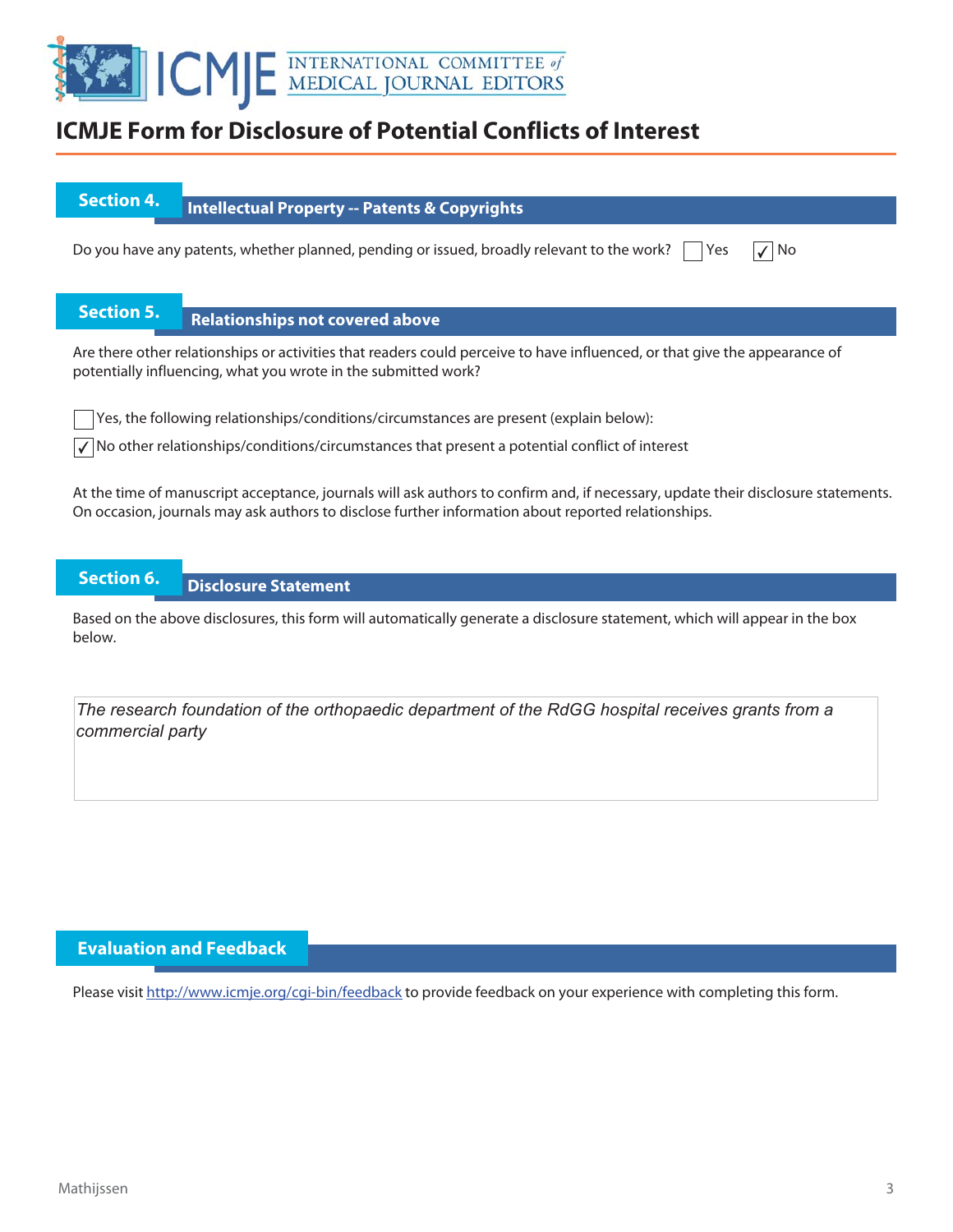

#### **Instructions**

 

> **The purpose of this form is to provide readers of your manuscript with information about your other interests that could influence how they receive and understand your work. The form is designed to be completed electronically and stored electronically. It contains programming that allows appropriate data display. Each author should submit a separate form and is responsible for the accuracy and completeness of the submitted information. The form is in six parts.**

#### **Identifying information. 1.**

#### **The work under consideration for publication. 2.**

This section asks for information about the work that you have submitted for publication. The time frame for this reporting is that of the work itself, from the initial conception and planning to the present. The requested information is about resources that you received, either directly or indirectly (via your institution), to enable you to complete the work. Checking "No" means that you did the work without receiving any financial support from any third party -- that is, the work was supported by funds from the same institution that pays your salary and that institution did not receive third-party funds with which to pay you. If you or your institution received funds from a third party to support the work, such as a government granting agency, charitable foundation or commercial sponsor, check "Yes".

#### **Relevant financial activities outside the submitted work. 3.**

This section asks about your financial relationships with entities in the bio-medical arena that could be perceived to influence, or that give the appearance of potentially influencing, what you wrote in the submitted work. You should disclose interactions with ANY entity that could be considered broadly relevant to the work. For example, if your article is about testing an epidermal growth factor receptor (EGFR) antagonist in lung cancer, you should report all associations with entities pursuing diagnostic or therapeutic strategies in cancer in general, not just in the area of EGFR or lung cancer.

Report all sources of revenue paid (or promised to be paid) directly to you or your institution on your behalf over the 36 months prior to submission of the work. This should include all monies from sources with relevance to the submitted work, not just monies from the entity that sponsored the research. Please note that your interactions with the work's sponsor that are outside the submitted work should also be listed here. If there is any question, it is usually better to disclose a relationship than not to do so.

 For grants you have received for work outside the submitted work, you should disclose support ONLY from entities that could be perceived to be affected financially by the published work, such as drug companies, or foundations supported by entities that could be perceived to have a financial stake in the outcome. Public funding sources, such as government agencies, charitable foundations or academic institutions, need not be disclosed. For example, if a government agency sponsored a study in which you have been involved and drugs were provided by a pharmaceutical company, you need only list the pharmaceutical company.

#### **Intellectual Property. 4.**

This section asks about patents and copyrights, whether pending, issued, licensed and/or receiving royalties.

#### **Relationships not covered above. 5.**

Use this section to report other relationships or activities that readers could perceive to have influenced, or that give the appearance of potentially influencing, what you wrote in the submitted work.

### **Definitions.**

**Entity:** government agency, foundation, commercial sponsor, academic institution, etc.

**Grant:** A grant from an entity, generally [but not always] paid to your organization

**Personal Fees:** Monies paid to you for services rendered, generally honoraria, royalties, or fees for consulting , lectures, speakers bureaus, expert testimony, employment, or other affiliations

**Non-Financial Support:** Examples include drugs/equipment supplied by the entity, travel paid by the entity, writing assistance, administrative support, etc**.**

**Other:** Anything not covered under the previous three boxes **Pending:** The patent has been filed but not issued **Issued:** The patent has been issued by the agency **Licensed:** The patent has been licensed to an entity, whether earning royalties or not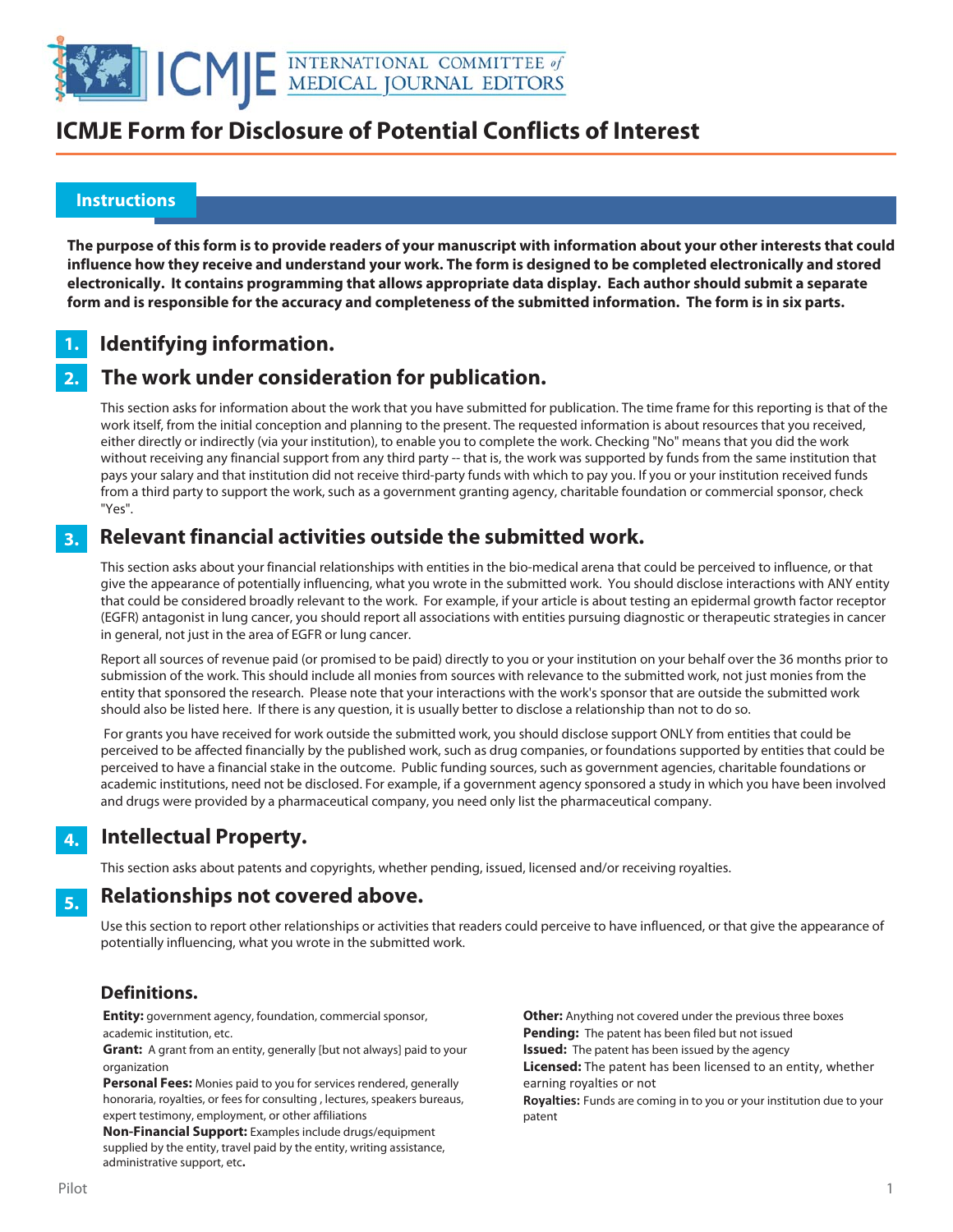

| <b>Section 1.</b>                   | <b>Identifying Information</b>          |                                 |                                               |                                                                                                                         |
|-------------------------------------|-----------------------------------------|---------------------------------|-----------------------------------------------|-------------------------------------------------------------------------------------------------------------------------|
| 1. Given Name (First Name)<br>Peter |                                         | 2. Surname (Last Name)<br>Pilot |                                               | 3. Date<br>09-June-2015                                                                                                 |
|                                     | 4. Are you the corresponding author?    | $\sqrt{ N_{0}}$<br>Yes          | Corresponding Author's Name<br>Hennie Verburg |                                                                                                                         |
| 5. Manuscript Title                 | A Prospective Randomized Clinical Trial |                                 |                                               | Five Years Follow-up of Mini Mid-Vastus and Conventional Total Knee Arthroplasty with Clinical and Radiographic Control |

6. Manuscript Identifying Number (if you know it)

### **The Work Under Consideration for Publication**

Did you or your institution **at any time** receive payment or services from a third party (government, commercial, private foundation, etc.) for any aspect of the submitted work (including but not limited to grants, data monitoring board, study design, manuscript preparation, statistical analysis, etc.)?

Are there any relevant conflicts of interest?  $\Box$  Yes  $\Box$  No

# **Relevant financial activities outside the submitted work. Section 3. Relevant financial activities outset**

Place a check in the appropriate boxes in the table to indicate whether you have financial relationships (regardless of amount of compensation) with entities as described in the instructions. Use one line for each entity; add as many lines as you need by clicking the "Add +" box. You should report relationships that were **present during the 36 months prior to publication**.

Are there any relevant conflicts of interest?  $\sqrt{\ }$  Yes  $\Box$  No

If yes, please fill out the appropriate information below.

| <b>Name of Entity</b> | Fees <sup>5</sup> | Grant? Personal Non-Financial Other? Comments<br>Support: |                                                                    |  |
|-----------------------|-------------------|-----------------------------------------------------------|--------------------------------------------------------------------|--|
| <b>Biomet</b>         |                   |                                                           | I am researcher in the Research and<br>Development group of Biomet |  |

| <b>Section 4</b> |  |
|------------------|--|
|                  |  |

**Intellectual Property -- Patents & Copyrights** 

Do you have any patents, whether planned, pending or issued, broadly relevant to the work?  $\Box$  Yes  $\Box$  No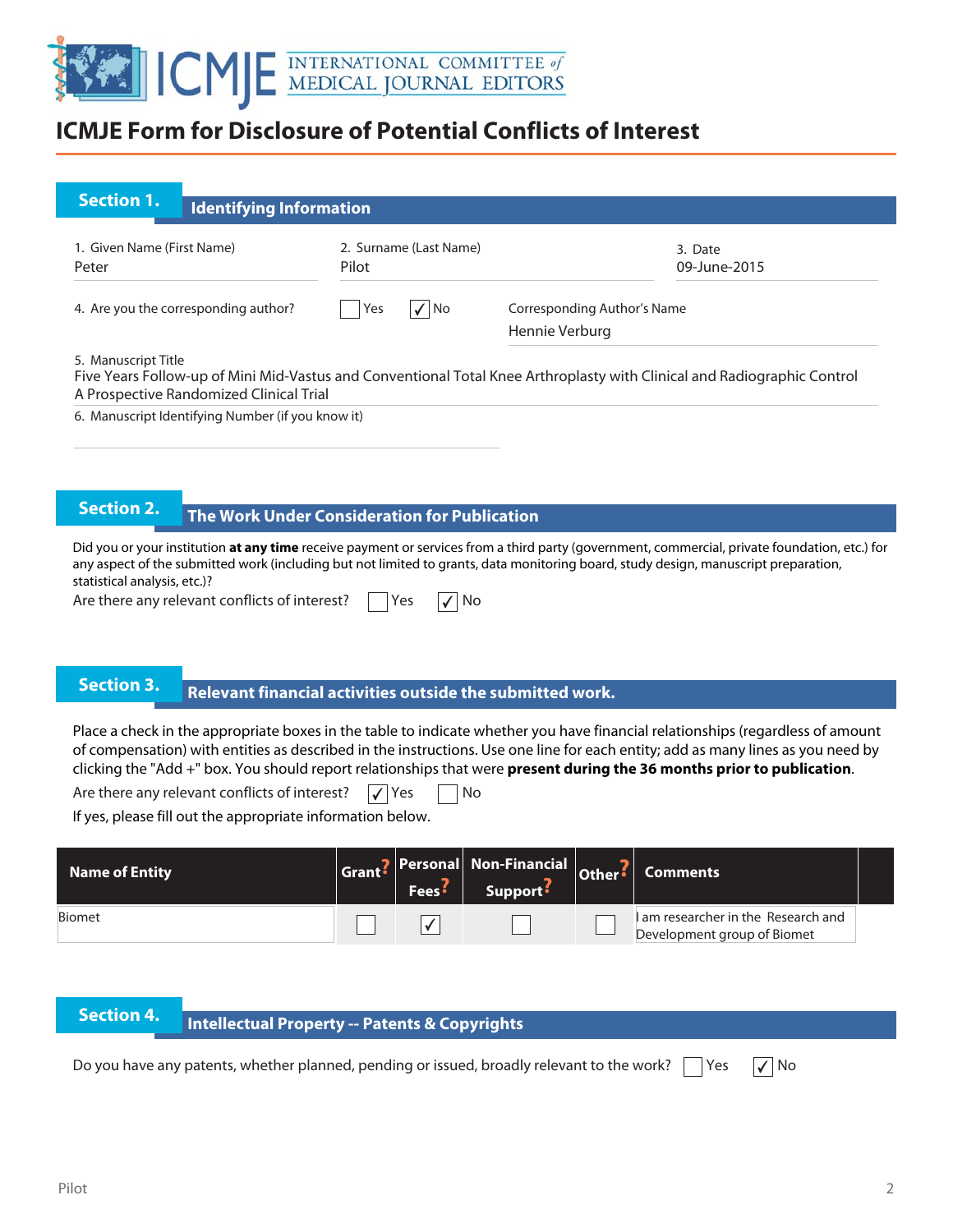

### **Section 5.** Relationships not covered above

Are there other relationships or activities that readers could perceive to have influenced, or that give the appearance of potentially influencing, what you wrote in the submitted work?

Yes, the following relationships/conditions/circumstances are present (explain below):

 $\sqrt{\ }$  No other relationships/conditions/circumstances that present a potential conflict of interest

At the time of manuscript acceptance, journals will ask authors to confirm and, if necessary, update their disclosure statements. On occasion, journals may ask authors to disclose further information about reported relationships.

### **Section 6. Disclosure Statement**

Based on the above disclosures, this form will automatically generate a disclosure statement, which will appear in the box below.

Dr. Pilot reports personal fees from Biomet, outside the submitted work.

### **Evaluation and Feedback**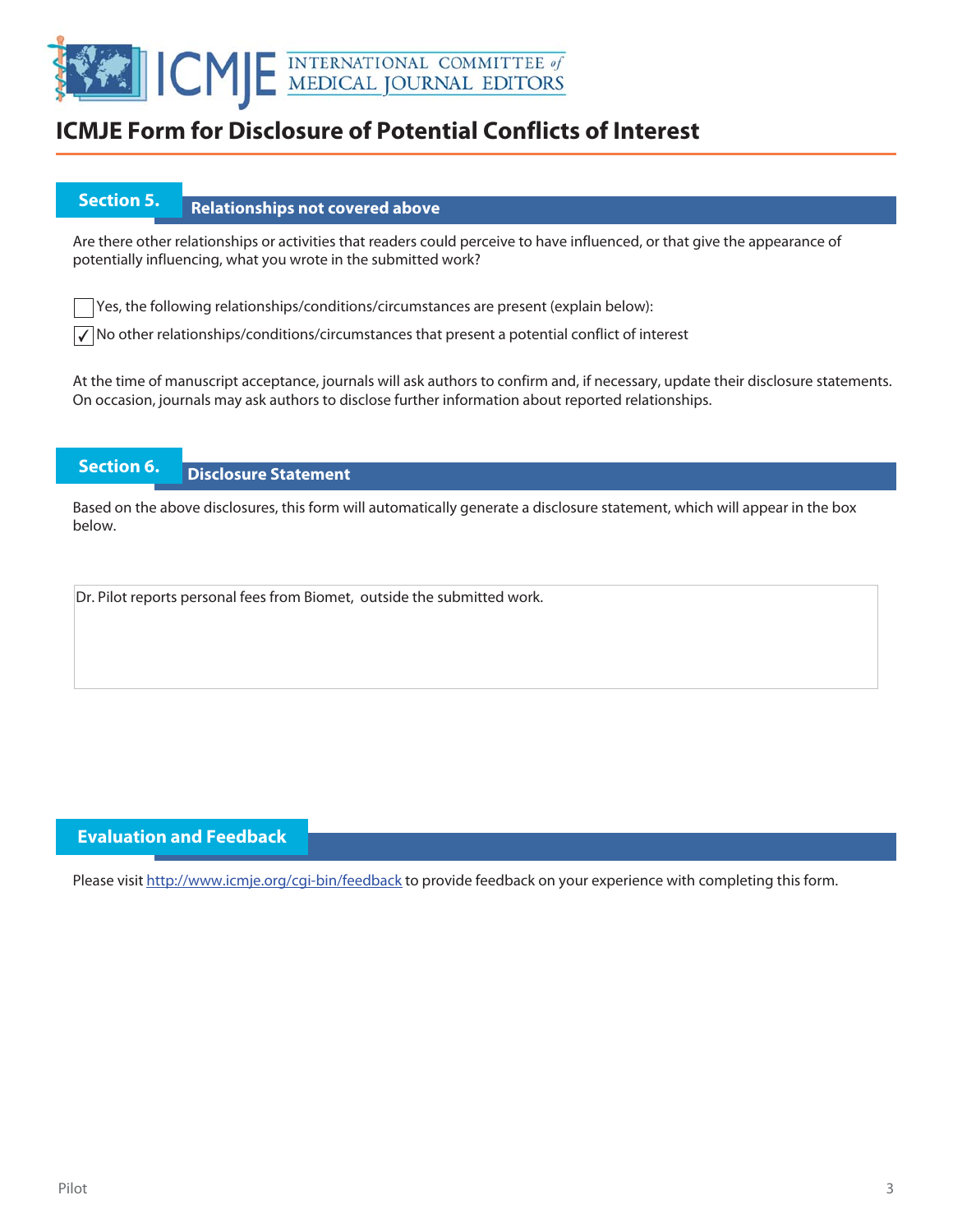

#### **Instructions**

 

> **The purpose of this form is to provide readers of your manuscript with information about your other interests that could influence how they receive and understand your work. The form is designed to be completed electronically and stored electronically. It contains programming that allows appropriate data display. Each author should submit a separate form and is responsible for the accuracy and completeness of the submitted information. The form is in six parts.**

#### **Identifying information. 1.**

#### **The work under consideration for publication. 2.**

This section asks for information about the work that you have submitted for publication. The time frame for this reporting is that of the work itself, from the initial conception and planning to the present. The requested information is about resources that you received, either directly or indirectly (via your institution), to enable you to complete the work. Checking "No" means that you did the work without receiving any financial support from any third party -- that is, the work was supported by funds from the same institution that pays your salary and that institution did not receive third-party funds with which to pay you. If you or your institution received funds from a third party to support the work, such as a government granting agency, charitable foundation or commercial sponsor, check "Yes".

#### **Relevant financial activities outside the submitted work. 3.**

This section asks about your financial relationships with entities in the bio-medical arena that could be perceived to influence, or that give the appearance of potentially influencing, what you wrote in the submitted work. You should disclose interactions with ANY entity that could be considered broadly relevant to the work. For example, if your article is about testing an epidermal growth factor receptor (EGFR) antagonist in lung cancer, you should report all associations with entities pursuing diagnostic or therapeutic strategies in cancer in general, not just in the area of EGFR or lung cancer.

Report all sources of revenue paid (or promised to be paid) directly to you or your institution on your behalf over the 36 months prior to submission of the work. This should include all monies from sources with relevance to the submitted work, not just monies from the entity that sponsored the research. Please note that your interactions with the work's sponsor that are outside the submitted work should also be listed here. If there is any question, it is usually better to disclose a relationship than not to do so.

 For grants you have received for work outside the submitted work, you should disclose support ONLY from entities that could be perceived to be affected financially by the published work, such as drug companies, or foundations supported by entities that could be perceived to have a financial stake in the outcome. Public funding sources, such as government agencies, charitable foundations or academic institutions, need not be disclosed. For example, if a government agency sponsored a study in which you have been involved and drugs were provided by a pharmaceutical company, you need only list the pharmaceutical company.

#### **Intellectual Property. 4.**

This section asks about patents and copyrights, whether pending, issued, licensed and/or receiving royalties.

#### **Relationships not covered above. 5.**

Use this section to report other relationships or activities that readers could perceive to have influenced, or that give the appearance of potentially influencing, what you wrote in the submitted work.

### **Definitions.**

**Entity:** government agency, foundation, commercial sponsor, academic institution, etc.

**Grant:** A grant from an entity, generally [but not always] paid to your organization

**Personal Fees:** Monies paid to you for services rendered, generally honoraria, royalties, or fees for consulting , lectures, speakers bureaus, expert testimony, employment, or other affiliations

**Non-Financial Support:** Examples include drugs/equipment supplied by the entity, travel paid by the entity, writing assistance, administrative support, etc**.**

**Other:** Anything not covered under the previous three boxes **Pending:** The patent has been filed but not issued **Issued:** The patent has been issued by the agency **Licensed:** The patent has been licensed to an entity, whether earning royalties or not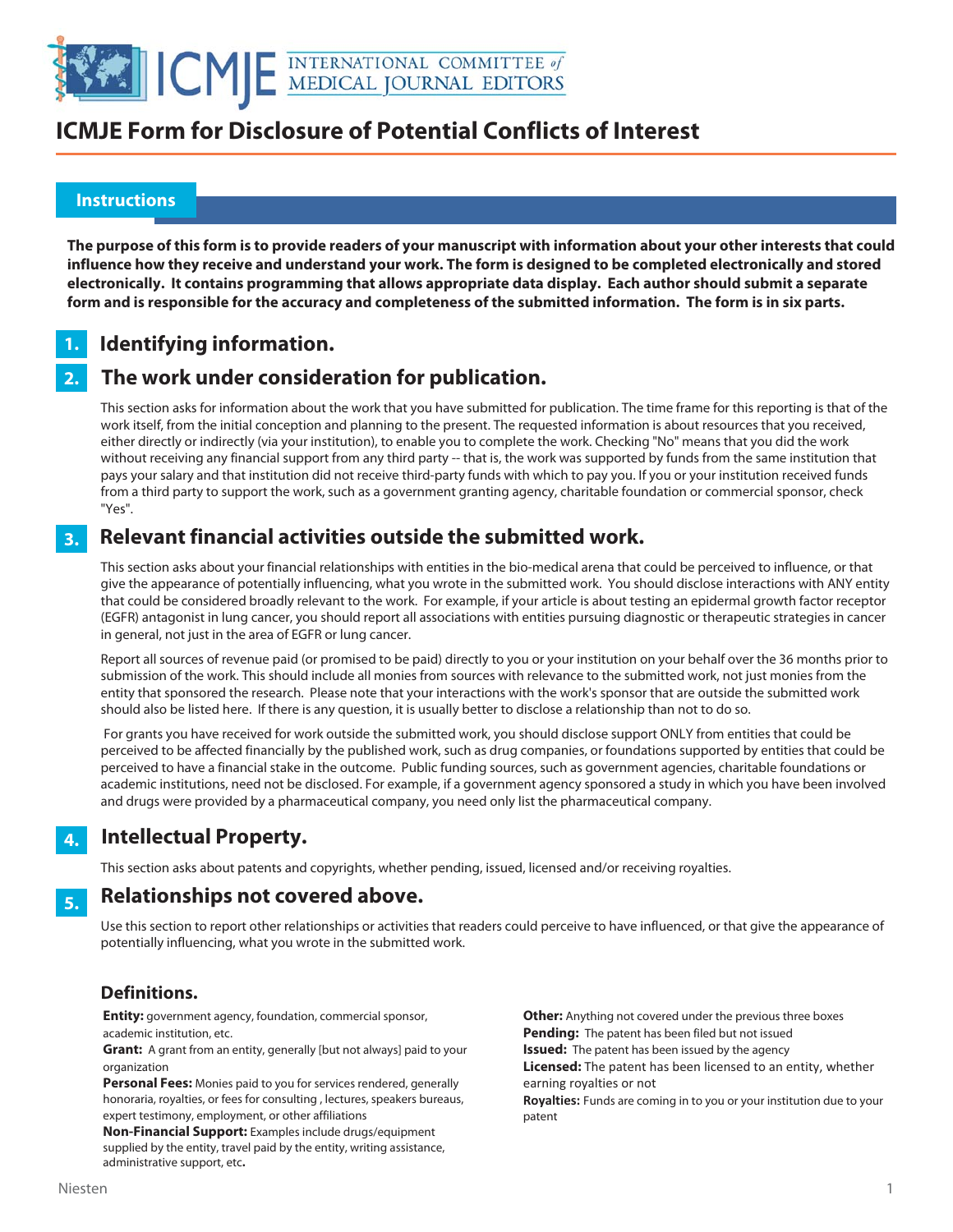

| <b>Section 1.</b>                        | <b>Identifying Information</b>          |                                          |                                               |                                                                                                                         |
|------------------------------------------|-----------------------------------------|------------------------------------------|-----------------------------------------------|-------------------------------------------------------------------------------------------------------------------------|
| 1. Given Name (First Name)<br>Dieu-Donné |                                         | 2. Surname (Last Name)<br><b>Niesten</b> |                                               | 3. Date<br>09-June-2015                                                                                                 |
|                                          | 4. Are you the corresponding author?    | $\sqrt{ NQ}$<br>Yes                      | Corresponding Author's Name<br>Hennie Verburg |                                                                                                                         |
| 5. Manuscript Title                      | A Prospective Randomized Clinical Trial |                                          |                                               | Five Years Follow-up of Mini Mid-Vastus and Conventional Total Knee Arthroplasty with Clinical and Radiographic Control |

6. Manuscript Identifying Number (if you know it)

### **The Work Under Consideration for Publication**

Did you or your institution **at any time** receive payment or services from a third party (government, commercial, private foundation, etc.) for any aspect of the submitted work (including but not limited to grants, data monitoring board, study design, manuscript preparation, statistical analysis, etc.)?

Are there any relevant conflicts of interest?  $\Box$  Yes  $\Box$  No

| ____ |  |  |
|------|--|--|
|      |  |  |
|      |  |  |
|      |  |  |
|      |  |  |
|      |  |  |

# **Relevant financial activities outside the submitted work. Section 3. Relevant financial activities outset**

Place a check in the appropriate boxes in the table to indicate whether you have financial relationships (regardless of amount of compensation) with entities as described in the instructions. Use one line for each entity; add as many lines as you need by clicking the "Add +" box. You should report relationships that were **present during the 36 months prior to publication**.

Are there any relevant conflicts of interest?  $\sqrt{\ }$  Yes  $\Box$  No

If yes, please fill out the appropriate information below.

| <b>Name of Entity</b> | $ $ Grant? | <b>Fees</b> | $\left\vert \mathsf{Personal}\right\vert$ Non-Financial<br>Support: | $ $ Other $\epsilon$ | <b>Comments</b>                                                                                                  |  |
|-----------------------|------------|-------------|---------------------------------------------------------------------|----------------------|------------------------------------------------------------------------------------------------------------------|--|
| <b>Biomet</b>         |            |             |                                                                     |                      | The research foundation of the<br>orthopaedic department of the RdGG<br>hospital receives a grant from Biomet    |  |
| Zimmer                |            |             |                                                                     |                      | The research foundation of the<br>orthopaedic department of the RdGG<br>hospital receives a grant from<br>Zimmer |  |